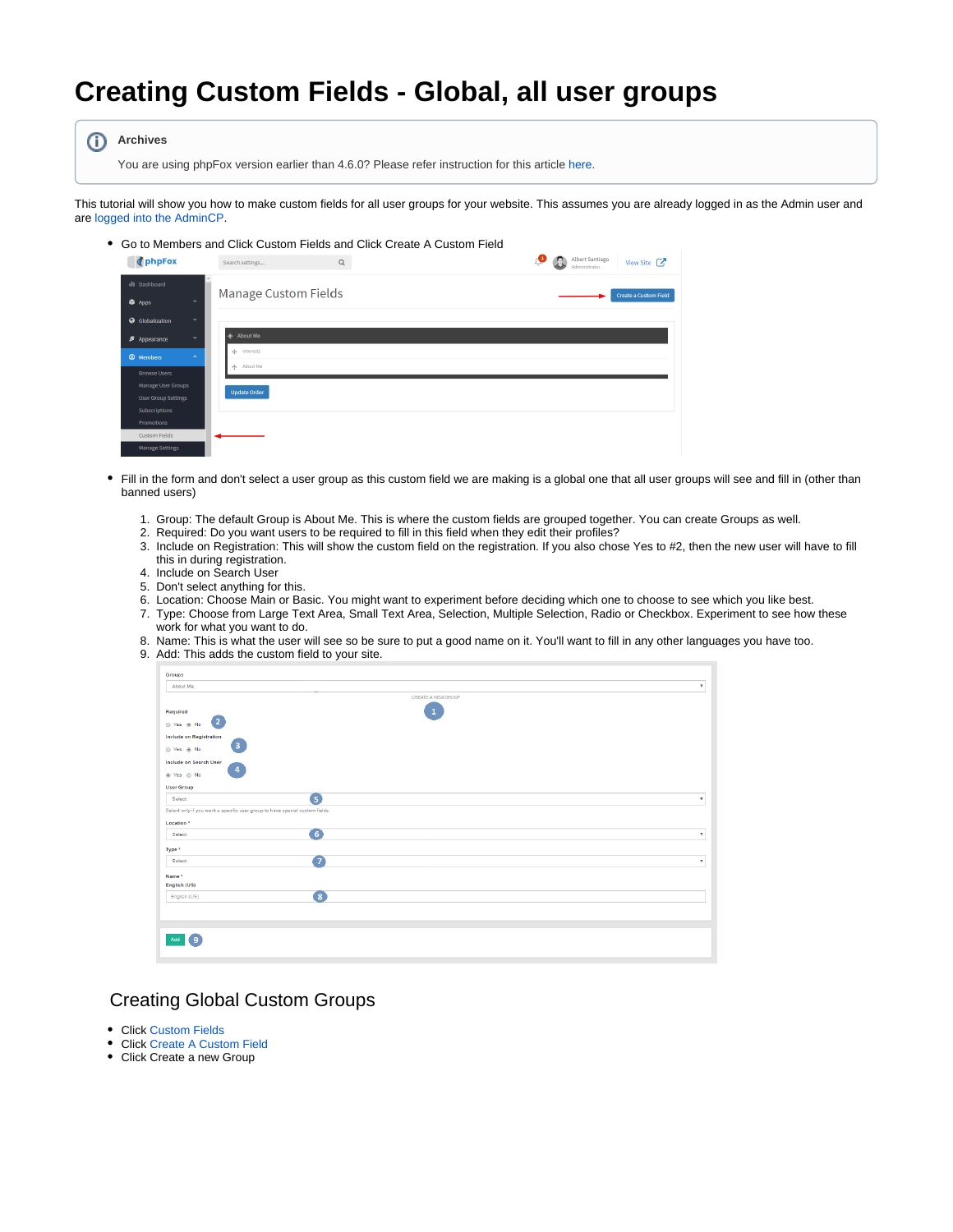## Add a new custom field

| Product*                                                                                                                                                                       |              |                           |                                                                                                                                              |
|--------------------------------------------------------------------------------------------------------------------------------------------------------------------------------|--------------|---------------------------|----------------------------------------------------------------------------------------------------------------------------------------------|
| Core                                                                                                                                                                           |              |                           |                                                                                                                                              |
| Groups                                                                                                                                                                         |              |                           |                                                                                                                                              |
| Page Info                                                                                                                                                                      |              |                           |                                                                                                                                              |
|                                                                                                                                                                                |              | <b>CREATE A NEW GROUP</b> |                                                                                                                                              |
| • Fill in the form and don't choose a user group as this is for all user groups.                                                                                               |              |                           |                                                                                                                                              |
| 1. Location: User's Profile<br>2. User Group: Leave blank<br>one as Business Details.<br>4. Add Group or Cancel: Click to Add when done or Cancel if you don't want to add it. |              |                           | 3. Name: Put a name for this group. If you have other languages installed, be sure to put the name on those too. In our example, we put this |
| <b>Group Details</b>                                                                                                                                                           |              |                           |                                                                                                                                              |
| *Location:                                                                                                                                                                     |              |                           |                                                                                                                                              |
| <b>Users Profile</b>                                                                                                                                                           |              |                           |                                                                                                                                              |
| User Group:                                                                                                                                                                    |              |                           |                                                                                                                                              |
| Select:                                                                                                                                                                        | $\mathbf{Z}$ |                           |                                                                                                                                              |
| Select only if you want a specific user group to have special custom fields.                                                                                                   |              |                           |                                                                                                                                              |
|                                                                                                                                                                                |              |                           |                                                                                                                                              |
| *Group:                                                                                                                                                                        |              |                           |                                                                                                                                              |
| <b>Business Details</b>                                                                                                                                                        | 3            |                           |                                                                                                                                              |
| Nederlands                                                                                                                                                                     |              |                           |                                                                                                                                              |
| Romana                                                                                                                                                                         |              |                           |                                                                                                                                              |
| Türkçe                                                                                                                                                                         |              |                           |                                                                                                                                              |
|                                                                                                                                                                                |              |                           |                                                                                                                                              |
| <b>Add Group</b>                                                                                                                                                               | Cancel       | $\overline{4}$            |                                                                                                                                              |